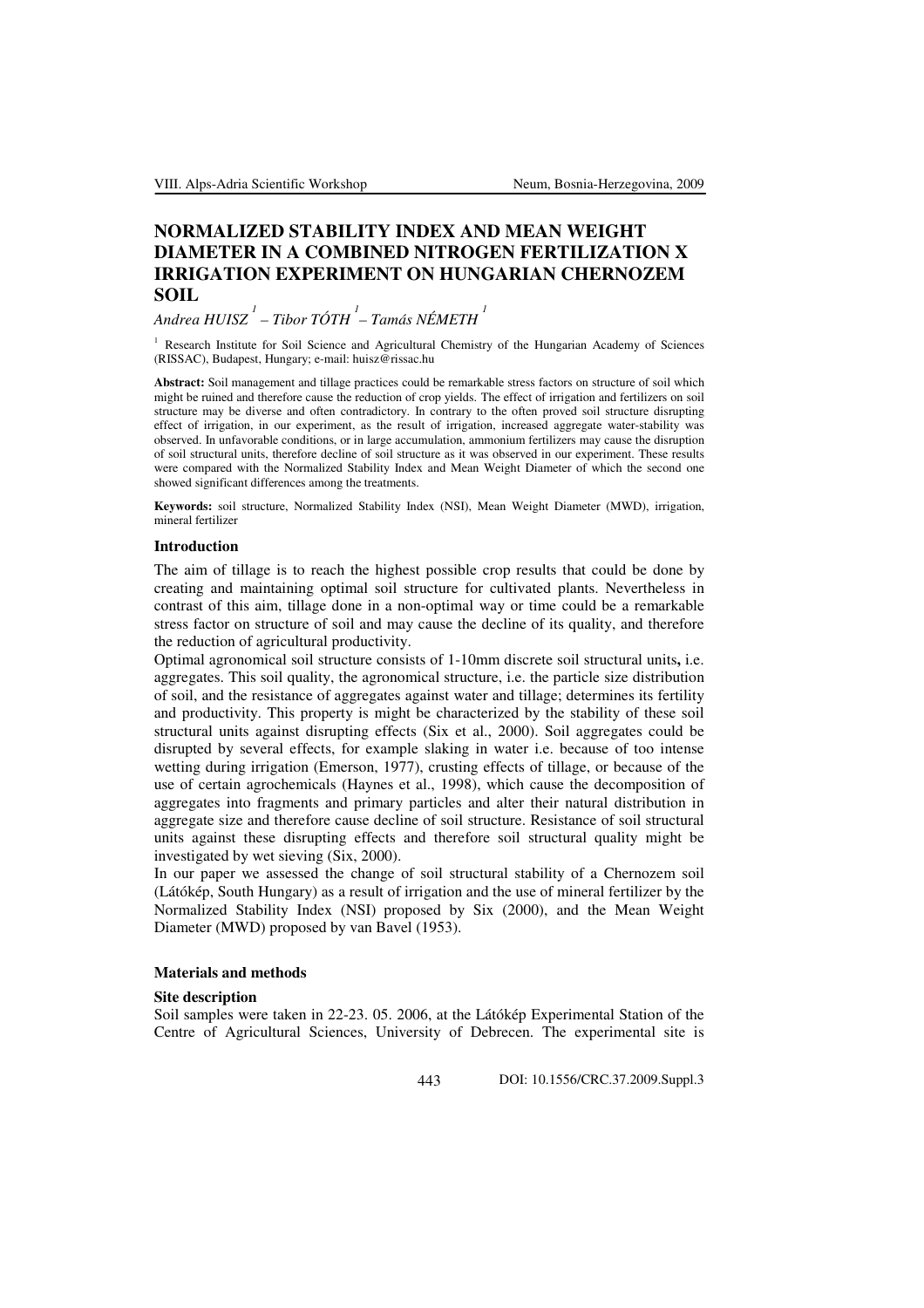located in the north-eastern part of the Great Hungarian Plain. The soil of the experimental site was a lowland pseudomyceliar Chernozem (Calciustoll or Vermustoll, silt loam; USDA taxonomy). The climate is subhumid temperate continental, with a mean annual precipitation of 566 mm.

In this paper the effect of irrigation and N mineral fertilizer addition were investigated in four combinations: (1) irrigation – no mineral fertilizer, (2) irrigation – mineral fertilizer, (3) no irrigation – no mineral fertilizer (considered to be the control treatment), (4) no irrigation – mineral fertilizer. The site has been tilled by winter ploughing to 25-27cm depth. Soil samples were taken from 0-25 cm and 25-35 cm. Crop rotation was maize – maize – winter wheat – winter wheat. Samples were taken from the winter wheat field. In the case of mineral fertilizer addition 120 kg  $*$  ha<sup>-1</sup> N mineral fertilizer was added. No farmyard manure was added. The used irrigation system was a line type (Valmont). The experimental site was irrigated in 2004 four times, adding 15 mm, 25 mm, and twice 30 mm water; in 2005, twice adding 30 mm water; in 2006, twice adding 25 mm of water.

*Table 1.* Main chemical characteristics of the investigated soil

| Depth    | pH               |            | CaCO <sub>3</sub> | Soil<br>Organic<br>Matter | Total<br>Nitrogen | Ammonium-lactate-<br>soluble |                                     |
|----------|------------------|------------|-------------------|---------------------------|-------------------|------------------------------|-------------------------------------|
| cm       | H <sub>2</sub> O | <b>KCl</b> | $\%$              | $\%$                      | $\%$              | $P_2O_5$                     | K <sub>2</sub> O<br>$mg \, kg^{-1}$ |
| $0 - 20$ | 7.3              | 5.6        | 0                 | 2.72                      | 0.150             | 133.4                        | 240.0                               |
| $20-40$  | 7.2              | 5.4        | $\overline{0}$    | 2.31                      | 0.120             | 48.0                         | 173.6                               |

#### **Method**

The wet sieving method was done as by proposed by Huisz (2008). Two different wetting pre-treatment methods were investigated. (1) soil samples were rapidly immersed in tap water for 5min (Slaking (S)). (2) soil samples were capillary wetted to field capacity and left overnight to weight equilibrate (Capillary (C)). After these pretreatments each sample was wet sieved for 2 min in an analytic sieve shaker machine with the following aperture sizes: 2 mm, 250  $\mu$ m, 53  $\mu$ m resulting 4 fractions: (1) the  $>2000$  µm large macro- (2) the 250-2000 µm small macro-, (3) the 53-250 µm microaggregates, and (4) the <53  $\mu$ m silt and clay fraction. All fractions were dried at  $60^{\circ}$ C and weighted. Then 5 g of 1-3. air dry aggregate fractions from the two different pre-treatment methods were separately suspended in 15 ml of 5  $g*L^{-1}$  sodium hexametaphosphate solution in a 50 ml centrifuge tube, shaken for 18 hours to disperse aggregates 25 µm. Then the suspension poured through a sieve with the same mesh size as the one with which the aggregates were collected. The sand fractions remaining on each sieve were collected, oven dried at 105°C and weighed. To avoid overestimating the mass of the aggregate fractions, aggregate-sized sand fraction was subtracted from the whole fraction masses (this method is called 'sand correction').

The effect of irrigation and N mineral fertilizer addition on soil aggregate fractions and therefore its structural stability were calculated by the Normalized Stability Index (NSI) (Six, 2000) and the Mean Weight Diameter (MWD) (van Bavel, 1953).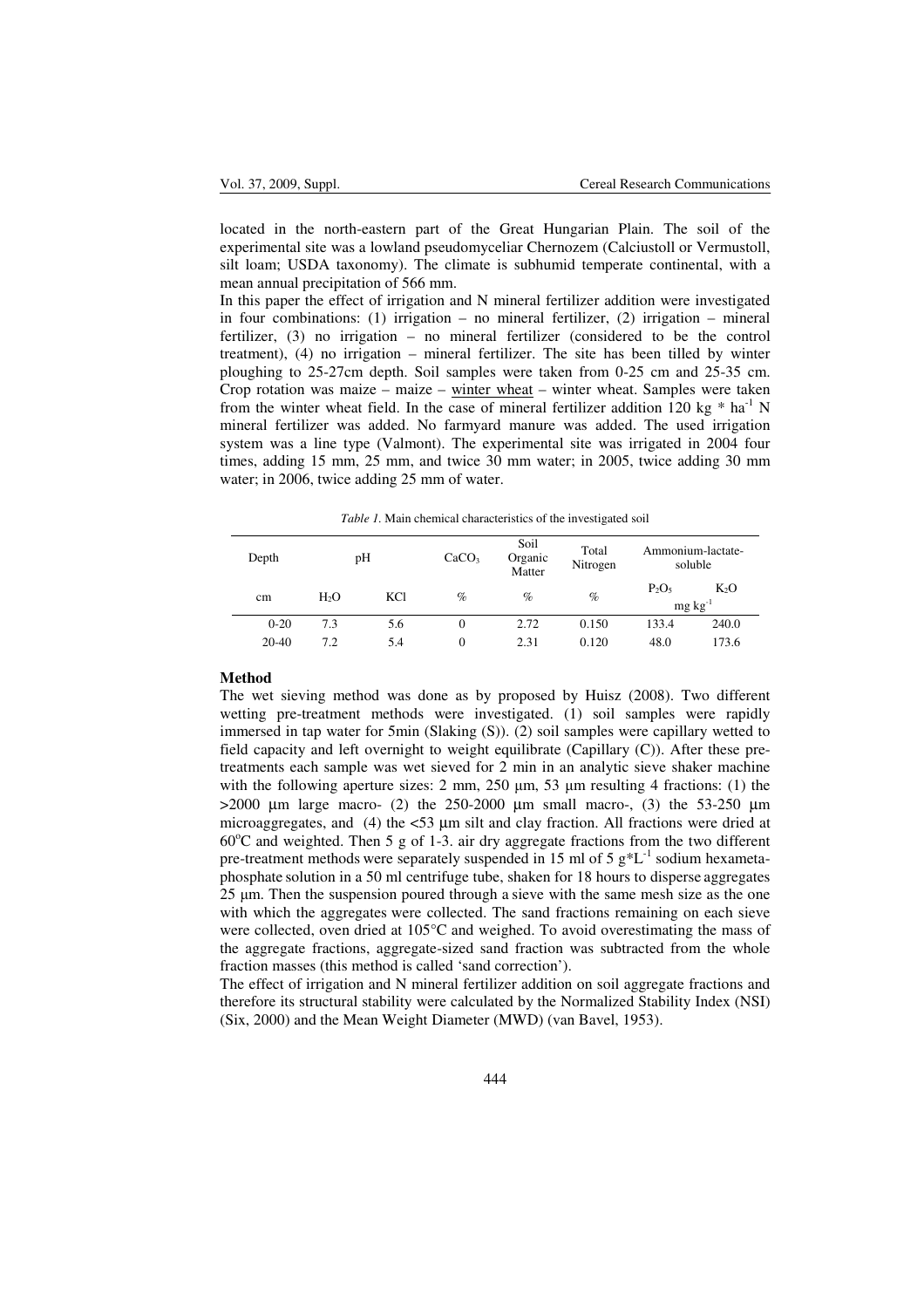#### **Results and discussion**

*Figure 1-4.* show the effect of irrigation and mineral fertilizer on soil structural stability for each treatment and depth layer calculated by the NSI and MWD respectively. Asterisk (\*) indicates significant effect on the water-stability of aggregates compared to the mean of the control (no irrigation – no mineral fertilizer combination) treatment in respective depth, within a pre-treatment shown by ANOVA at p<0.05. Statistical significance was determined at  $p < 0.05$ .



*Figure 1-4.* Effect of irrigation and mineral fertilizer on soil structural stability characterized by the values of NSI and MWD

Tillage, in spite the aim to create optimal soil structure for plant growth, with soil management practices, irrigation and application of different kinds of fertilizers, often cause the decline of soil structure.

Too rapid wetting of surface soil layers by too intense irrigation may cause the slaking of soil aggregates, i.e. the decomposition of them into smaller particles (Emerson, 1977), mainly in the surface layer. In contrary, irrigation, by slaking the bigger and less water-stable aggregates into smaller clay particles, which clay particles build clay bridges and coatings on the outer surface of the remaining aggregates, and therefore stabilizing them; may cause the increasing of water-stability of aggregates (Attou et al., 1998). In our experiment, parallel with the results mentioned above, irrigation increased the stability of soil aggregates and therefore the values of NSI and MWD (Fig. 1-4.). This effect is significant in both soil layers, at the MWD-graphs (Fig. 2, 4). Other explanations might be for this phenomenon that as the less water-stable, bigger sized

445 DOI: 10.1556/CRC.37.2009.Suppl.3